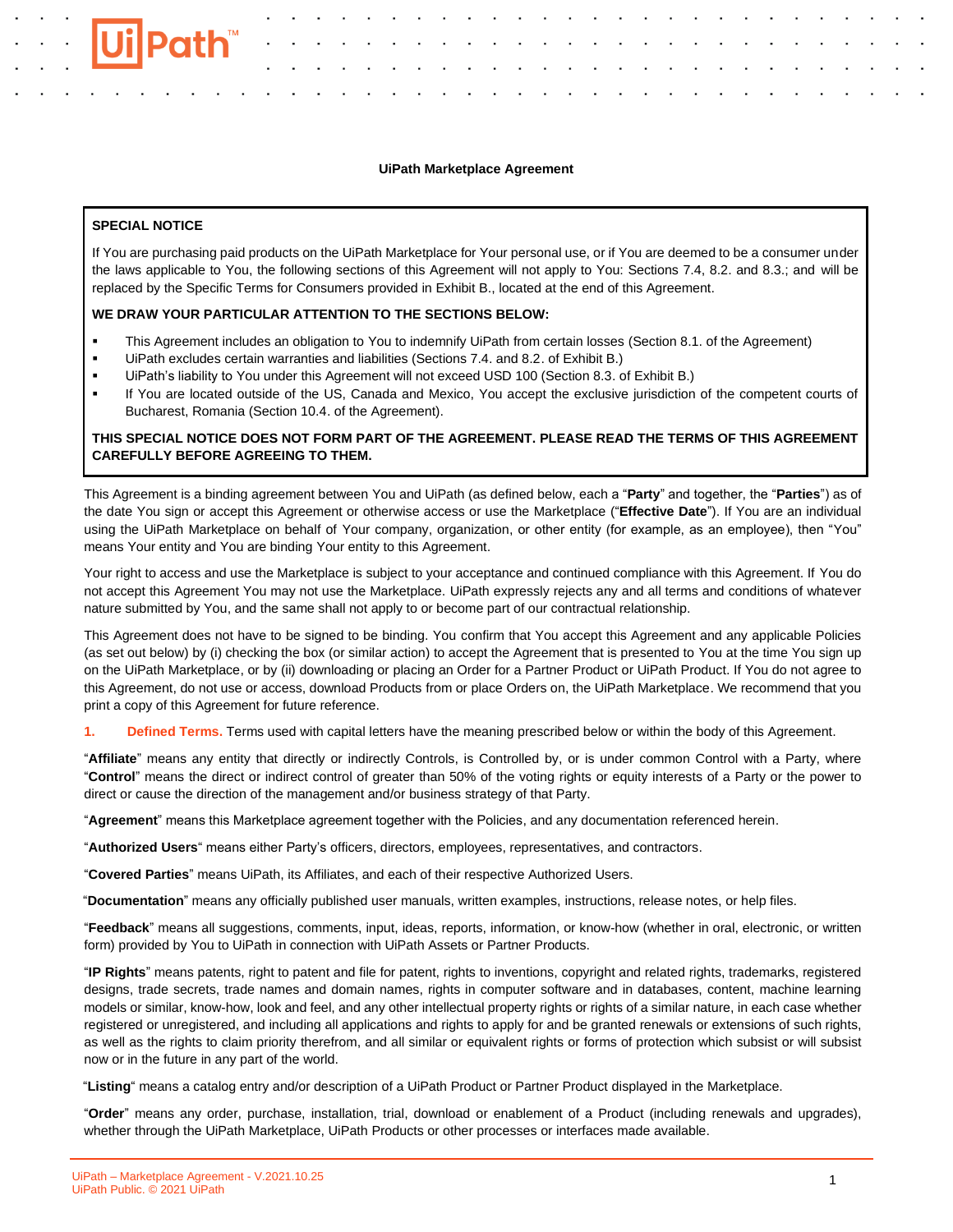

"**Policies**" means the applicable additional terms and policies made available by UiPath on the UiPath Trust Portal (as defined below) and/or in the Marketplace, as may be modified from time to time, including without limitation, the Acceptable Use Policy, and the Privacy Policy.

"**Partner**" means the third-party natural person or legal entity that creates a Product listing on the UiPath Marketplace.

"**Partner Product Terms**" means the license agreement or terms of service specified by the Partner, including any terms of use applicable during trial periods and any privacy policies, applicable to the Partner Products, and entered into between Partner and Customers, or, if the Partner does not designate any applicable terms, the Standard Free Partner Product Terms (set forth at the end of this Agreement as Exhibit A.) for Partner Products made available for free or during the trial period, and the Standard Partner Product Terms for Partner Products made available for charge.

"**Partner Products**" means Products licensed to Customer by Partners subject to Partner Product Terms.

"**Product(s)**" means any software programs, development kits, protection mechanisms, plugins, connectors, extensions, scripts or any other software provided to Customer, together with all new versions, modifications, updates, patches, improvements, enhancements, extensions, or similar derived works thereto; (ii) any complete or partial copies of the foregoing; (iii) Documentation, and (iv) derived works of all the foregoing.

"**Trust Portal**" means the collection of documentation and Policies made available and amended by UiPath from time to time at [uipath.com/legal/trust-and-security](http://uipath.com/legal/trust-and-security) (or successor website) and integrated by way of reference in this Agreement.

"**UiPath Assets**" means, collectively, UiPath Marketplace, UiPath websites, UiPath CI (as defined below), UiPath Products, and any other data or information made available by UiPath for the purpose of this Agreement.

"**UiPath**" or "**we**"**/**"**us**" means UiPath Inc., with headquarters at 90 Park Avenue, 20th floor, 10016 New York, New York, United States and UiPath SRL, with headquarters at 4 Vasile Alecsandri Str. and 11 Daniel Constantin Str., Building A, floors 5 and 6, District 1, 010639 Bucharest, Romania.

"**UiPath Marketplace**" or "**Marketplace**" means that certain UiPath platform (and all related content, materials and services, including any associated software), currently named "UiPath Marketplace," and any and all successors, replacements, new versions, and updates and upgrades thereto, which platform allows: (a) Partners to submit Partner Products for review for inclusion in the UiPath Marketplace, (b) Partners to make available Partner Products to Customers, and (c) Customers to purchase and/or download Partner Products or UiPath Products, via in-product access and/or through one or more UiPath websites.

"**UiPath Products**" means Products developed by or for UiPath and/or its Affiliates and licensed to Customer subject to the UiPath Product Terms.

"**UiPath Product Terms**" means the terms of use and associated Policies governing the access to, and use of, UiPath Products, as designated by UiPath, being understood that trial of the UiPath Products is subject to the Evaluation Agreement (or similar designation) available on the Trust Portal.

"**You**", "**Customer**" or "**User**" means the natural person or the legal entity, together with their employees and authorized representatives, placing Orders on the UiPath Marketplace for Partner Products or UiPath Products.

# **2. Introduction to Marketplace**

- 2.1. **Acceptable Use**. This Agreement applies to You if You are using the UiPath Marketplace, including by browsing the Marketplace, leaving a review, downloading a Product, or placing Orders. Any person using the UiPath Marketplace (as explained above) on Your behalf (e.g., by using a corporate e-mail address with a domain registered in Your name) binds You to this Agreement. You are fully responsible for ensuring that anyone using the UiPath Marketplace on Your behalf (as detailed above) complies with this Agreement, and You shall be fully responsible for said person's actions while using the Marketplace.
- 2.2. **Product Listings**. Some Products are made available at no charge, and others require payment of fees. The Listing for each Product will identify the provider of the Product, which may be UiPath or a Partner.

# **3. Products and IP Rights**

3.1. **UiPath Products**. Access to, and use of, UiPath Products are subject to their specific UiPath Product Terms. In the event of a conflict between this Agreement and the UiPath Product Terms, the UiPath Product Terms will control as to each Party's rights and responsibilities related to the Product itself, while this Agreement will control as to the UiPath Marketplace generally. By downloading or otherwise accessing or using a UiPath Product, You agree that You have read and understood the applicable UiPath Product Terms which will be presented to You before You confirm Your Order; UiPath expressly rejects any different or additional terms submitted by You with respect to the UiPath Product.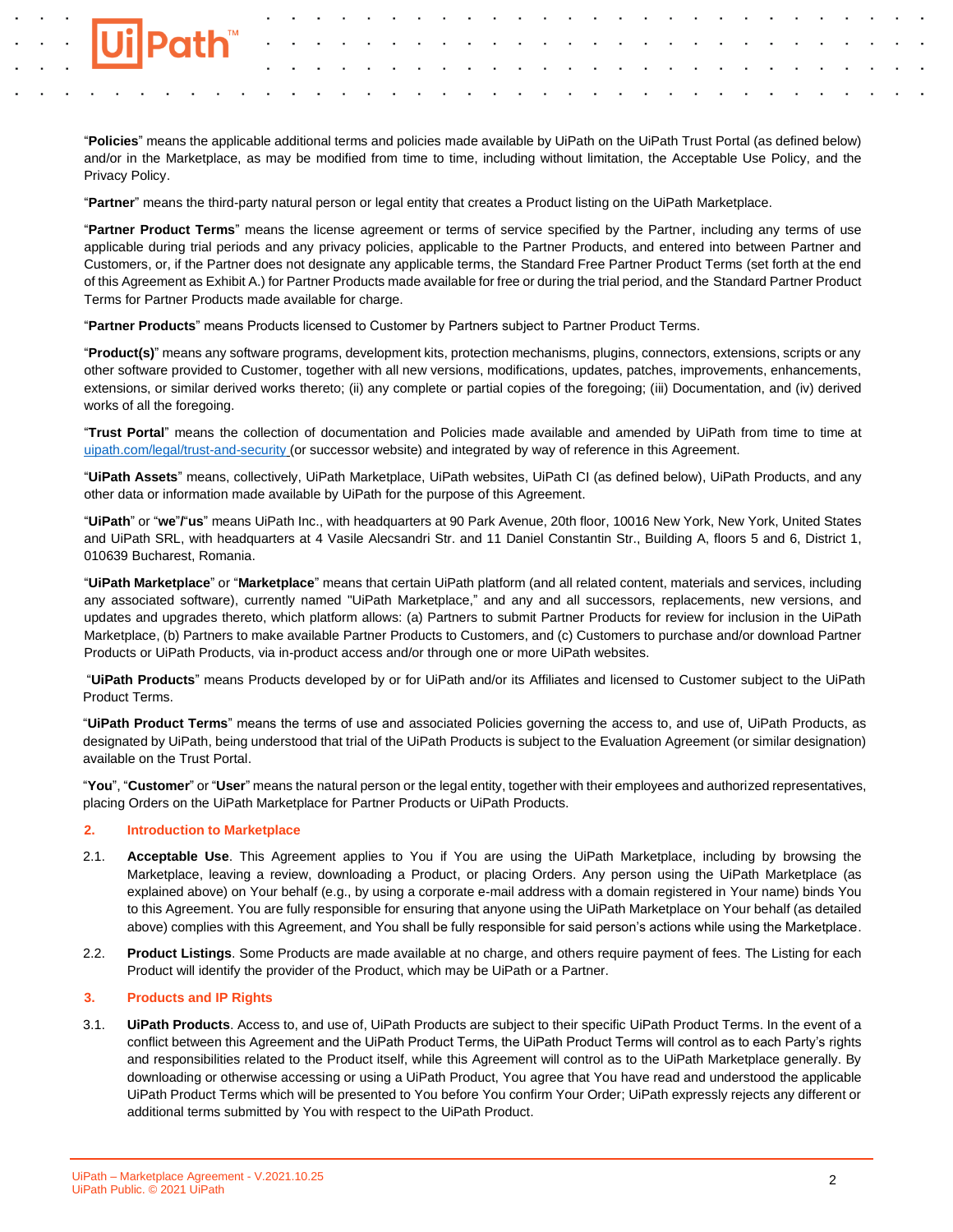- 3.2. **Partner Products.** Without limiting the disclaimers, restrictions or other provisions in this Agreement, Your use of Partner Products is subject to the applicable Partner Product Terms. Partner Product Terms are typically included in the Product Listing or presented through the Product download or Order process. You hereby acknowledge that You may not use a Product if You do not agree to the relevant Partner Product Terms. By downloading, ordering, installing or enabling any Partner Products, You are entering into the Partner Product Terms directly with the Partner. UiPath is not a party to, or responsible for compliance with, any Partner Product Terms and does not guarantee any Partner Product Terms are adequate for Your needs. Please see the Data Collection and Sharing section of this Agreement for additional information about how Partners may use Your data.
- 3.3. **Support and Maintenance.** Any support and maintenance of Partner Products will be provided by the applicable Partner and only to the extent described in the applicable Partner Product Terms or in the Partner Product Listing. UiPath is not responsible for any support and maintenance for Partner Products, and a Partner's failure to provide any support or maintenance does not entitle You to any refund from UiPath, or obligate UiPath to take any action on Your or the Partner's behalf. Support and maintenance for supported UiPath Products will be subject to the UiPath Product Terms.
- 3.4. **IP Rights and Feedback.** Except for the rights explicitly granted to You in this Agreement, this Agreement does not grant either Party any rights, by implication, waiver, estoppel, or otherwise, to the other Party's IP Rights. UiPath, its Affiliates and their licensors own and retain all IP Rights to the UiPath Assets and UiPath Products, including without limitation any integrations, code, patches, materials, data, know-how, background technology, workflows, or similar assistance otherwise provided to Customer. All right, title and interest (including IP Rights) in the Partner Products are reserved and retained by their respective Partners and licensors. Customer owns all Customer data, and each Party owns and retains all IP Rights in their respective pre-existing tools, software, databases, methodologies, and documents. All uses in this Agreement of the terms "sell," "sale," "resell," "resale," "purchase," "price," and the like mean the purchase or sale of a license under this Agreement**.** You hereby grant UiPath a nonexclusive, worldwide, irrevocable, perpetual, transferable, sublicensable (through multiple tiers), fully paidup, royalty-free license to use, distribute, reproduce, modify, excerpt, attribute, adapt, publicly perform, and publicly display Your Feedback (in whole or in part) and to incorporate it into other works in any format or medium now known or later developed, and to permit others to do so.

#### **4. Orders and Payments**

- 4.1. **Trials and Orders**. All paid Products You download from the Marketplace are subject to a thirty (30) day trial period. At the end of the trial period the Product will cease to function, and if You do not place an Order for a Product before the trial period expires, You must immediately cease using the Product and you must delete Your copies of the Product and any related license or access keys. To continue using the Product after the thirty (30) day trial period, You will need to complete Your purchase by placing an Order on the Marketplace. Your Order will identify the vendor of the Product, Your authorized scope of use of the Product and license or subscription term, as applicable, and other details as requested by UiPath. Once Your Order is complete and approved, UiPath will provide You with access to the applicable Products, including any relevant license or access keys, as described in the Policies. UiPath may accept or reject any Order in its sole discretion. UiPath expressly rejects any and all terms and conditions of whatever nature submitted by You in connection with any Order, and the same shall not apply to or become part of our contractual relationship.
- 4.2. **Paid UiPath Products**. To receive access to paid UiPath Products, You must pay UiPath the applicable fees, including all taxes, as indicated by UiPath, and as the same may be updated from time to time in UiPath's sole discretion. Terms for renewals, including pricing, will be described within the Product's Listing on the UiPath Marketplace (or if different, Your Order). The UiPath Product Terms concluded between You and UiPath include this Agreement and the applicable Order and no other terms or conditions.
- 4.3. **Paid Partner Products**. Partner Products will be identified in their Listings. For any paid Partner Product, You acknowledge and agree that any related payments will be made directly to the Partner. After You complete Your Order, Your usage of any Partner Product will be governed by the applicable Partner Product Terms, and not this Agreement.
- 4.4. **Returns and Refunds**. You have 14 (fourteen) days from the date You place an Order to cancel Your Order and return the Product. If You cancel Your Order of a Product within this fourteen (14) days period, You will be refunded the amount You paid for the applicable Product, and You must immediately cease using the Product and delete any copies of the Product in Your possession. Except as expressly provided in this Agreement or in the Partner Product Terms or UiPath Product Terms, as applicable, and except where refunds and other remedies cannot be excluded under the applicable laws, all Orders are noncancelable and non-refundable.
- 4.5. **Taxes.** Prices are exclusive of any taxes unless otherwise specified on the invoice as tax inclusive. You must pay any applicable local, state and federal taxes, value added, goods and services, sales, gross receipts, or other transaction taxes, fees, charges, or surcharges, withholding taxes or any regulatory cost recovery surcharges or similar amounts that are owed under this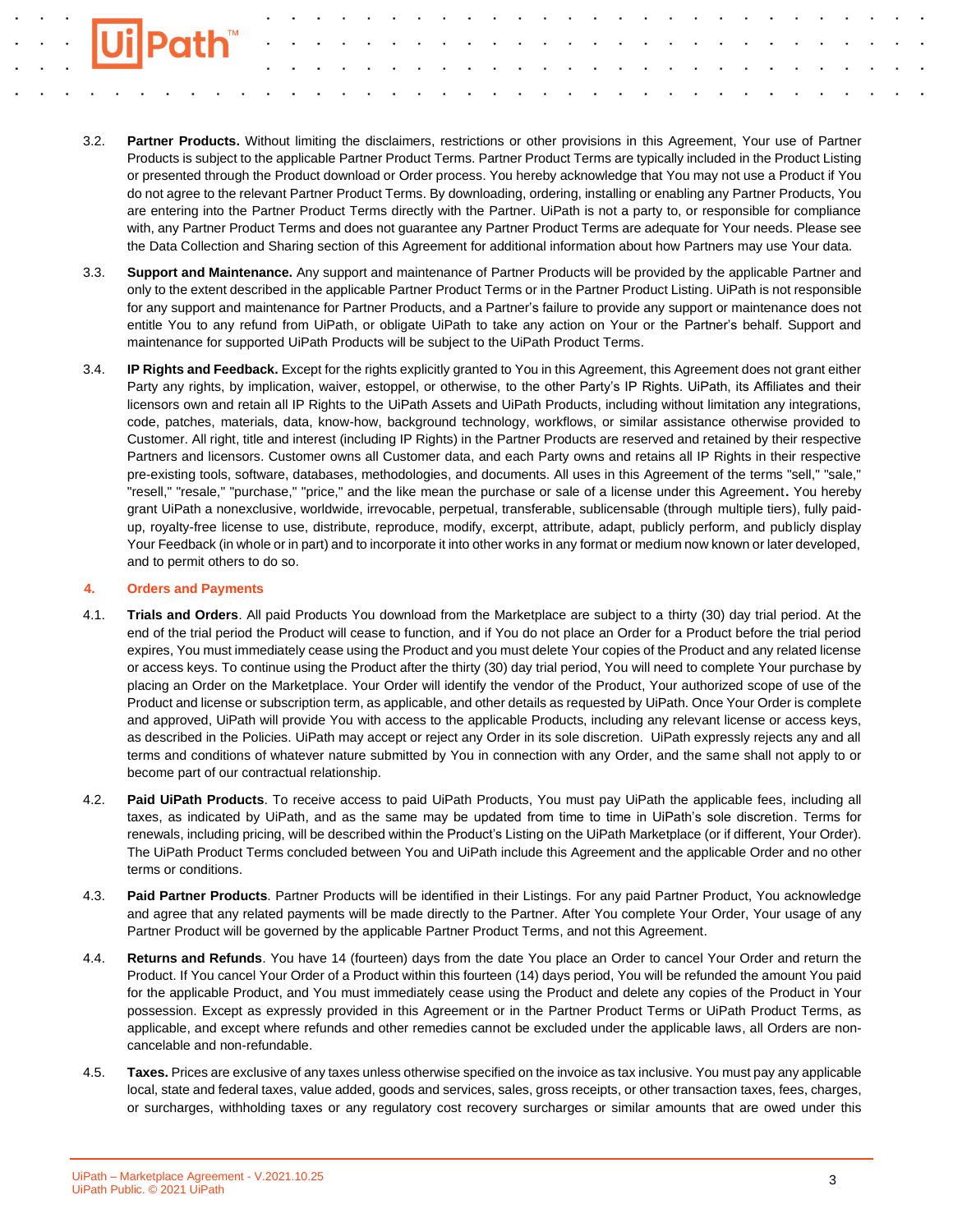Agreement and which we are permitted to collect from You under applicable law. Taxes applicable to Partner Products will be regulated in the applicable Order.

## **5. Data Collection and Sharing**

- 5.1. **Order Information**. If You order a Product through the UiPath Marketplace, UiPath will collect the information You provide in completing the Order, such as Your name, company name (if any), contact details (including e-mail address), tax information and phone number.
- 5.2. **Partner Use of Data.** You acknowledge and agree that if You place an Order for Partner Products UiPath will share Your information with the Partner, in accordance with this Agreement and the applicable laws. Partner may use the data You make available by using Partner Products, including by transmitting, transferring, modifying, or deleting such data, or storing such data on Partner or third-party systems. Any Partner's use of accessed data (whether data in the UiPath Products or separately collected from You or Your device) is subject to the applicable Partner Product Terms, any agreement between UiPath and Partner made available upon Your request. UiPath is not responsible for any access, use, transfer or security of data or information by Partners or by Partner Products, or for the security or privacy practices of any third-party Partner, Partner Product, or their processors. You are solely responsible for Your decision to permit any Partner or Partner Product to access or use data to which You have granted access through use of the Partner Product or otherwise. It is Your responsibility to carefully review the Partner Product Terms, as provided by the applicable Partner.
- 5.3. **UiPath Use of Data.** Any data that UiPath collects from You based on Your use of the UiPath Marketplace and Your Orders, or that it receives from Partners on Your behalf, is subject to the UiPath Privacy Policy available on the Trust Portal.
- 5.4. **Analyses Information.** UiPath, its Affiliates and Partners may process data, technical information, usage and telemetry from the UiPath Products, Partner Products and the UiPath Marketplace, to perform their obligations under this Agreement or the applicable Partner Product Terms, including providing access to, maintaining, and offering support for, the UiPath Products, Partner Products, and/or UiPath Marketplace, to provide bug fixes, systems diagnostics, error and performance monitoring, to make updates and improvements, to develop new features and offerings, and to identify industry trends and developments, including creating indices and anonymous benchmarking, provided that UiPath and Partners will employ adequate security safeguards.

#### **6. Reviews and Comments**

- 6.1. **Ratings**. The UiPath Marketplace allows Users to post reviews of Products and to post comments on Your or other Users' reviews. The rating process is not influenced by UiPath. The content of reviews or comments posted on the UiPath Marketplace shall be considered Feedback. You are solely responsible for the content of Your Feedback, and You will defend and indemnify UiPath, at Your expense, against any claim, action, or legal proceeding made against UiPath by a third-party arising out of, or in connection with Your Feedback.
- 6.2. **Usernames Displayed.** Reviews and comments are posted under the name and profile of the User submitting the content (as listed in their UiPath Marketplace account). Users who do not want their names or other profile information (such as profile photographs) to appear may not post reviews or comments on the UiPath Marketplace.
- 6.3. **Rules for Reviews and Comments.** All reviews and comments must comply with the rules set out in this Agreement and the applicable laws. Your reviews must be made in good faith after reasonable evaluation of the relevant Product. You may post only one review per Product, unless the latter review reflects a good-faith rating change based on further evaluation. Any modified reviews will be marked as "edited" and You (including anyone acting on Your behalf) may not review or comment on Your own Product, a Product owned by a company You work for, or those of competitors. As an exception, You may provide informational responses to support requests or other inquiries directed to You within the reviews or comments section of Your Product listing; (iv) a review must evaluate the Product itself and not be an evaluation of the underlying product with which the Product integrates or functions; (v) reviews or comments that are unlawful or for which you have received an incentive or that are unrelated to the relevant Product for example, discussing UiPath's employees, business or stock, or those of other companies, or unrelated products or services - are prohibited. UiPath reserves the right, in its sole discretion and for any reason at any time, to remove or edit any review or comment on the UiPath Marketplace in violation of this Agreement, the Policies and the applicable laws.

#### **7. Representations and Warranty Disclaimers**

7.1. **Customer Warranties.** You represent and warrant on behalf of Yourself, and anyone acting on Your behalf, including your Authorized Users and Affiliates, that throughout the term of this Agreement: (i) You have all necessary rights, power, and authority (a) to enter into, and be legally bound by, this Agreement, (b) to place Orders, and (c) to authorize UiPath and Partners to access and use Your data and information as described in this Agreement, all without violation of any other agreements or policies, or the applicable law; (ii) You will use the UiPath Marketplace and the Products in compliance with this Agreement,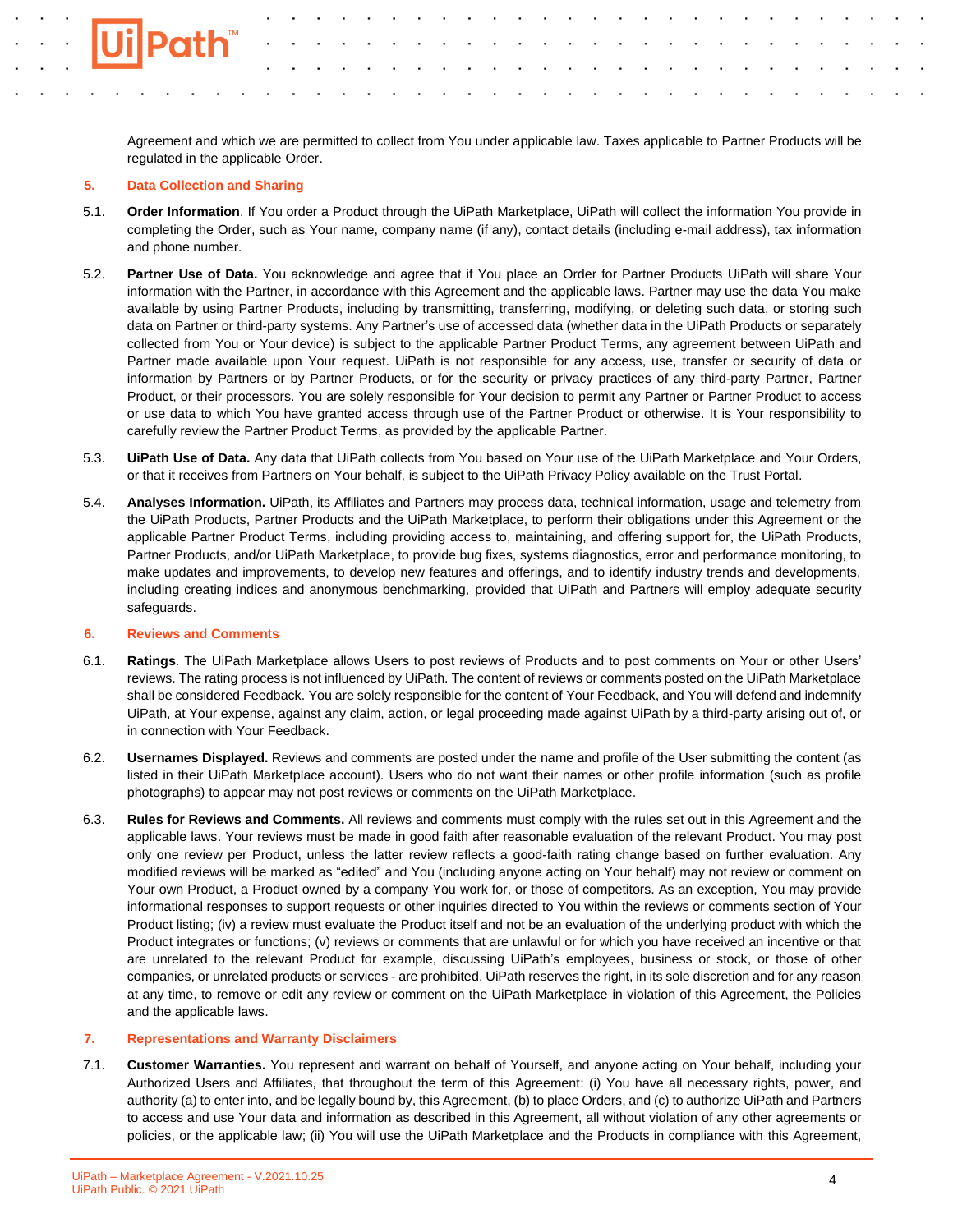the Policies, and all applicable laws; and (iii) You hereby acknowledge that the UiPath Assets, the UiPath Products, and the Partner Products, respectively, may be subject to export control regulations and sanctions under applicable law including but not limited to the U.S. Export Administration Regulations administered by the U.S. Department of Commerce's Bureau of Industry and Security ("**BIS**") and sanctions administered by the U.S Department of the Treasury's Office of Foreign Assets Control ("**OFAC**"), European Commission regulations, United Nations Security Council resolutions, and other similar national or international regulations ("**Export Controls and Sanctions**"). You hereby agree to comply with all Export Controls and Sanctions related to access to and use of the UiPath Assets, the UiPath Products, or the Partner Products, respectively. You represent and warrant that You, Your Affiliates and employees: (i) are not identified on any Export Controls and Sanctions list of restricted parties, including, but not limited to, the Specially Designated Nationals and Blocked Persons List, the Foreign Sanctions Evaders List, or the Sectoral Sanctions Identifications List, maintained by OFAC, or the Entity List, Denied Persons List, or Unverified List, maintained by BIS (collectively, the "**Prohibited Party Lists**"); (ii) are not located, organized, or resident in any of the countries and territories subject to U.S. trade embargoes (currently, Crimea, Cuba, Iran, North Korea, and Syria) (each an, the "**Embargoed Country**"); (iii) are not 50 percent or more owned or controlled by, or acting on behalf of, one or more parties identified on a Prohibited Party list; (iv) will not knowingly use, export, re-export, import, sell, provide, release or transfer UiPath Assets or Partner Products (or any result therefrom) directly or indirectly, to any Embargoed Country, any person or entity identified on a Prohibited Party List, or to a person or entity 50 percent or more owned or controlled by, or acting on behalf of, one or more parties identified on a Prohibited Party List, or otherwise in violation of any Export Controls and Sanctions; (v) will not engage in activities that would cause UiPath or its Affiliates to be in violation of Export Controls and Sanctions; and (vi) will not use or provide the UiPath Assets or Partner Products for any purposes prohibited under applicable law, including, without limitation, to support any nuclear, chemical, or biological weapons proliferation, or missile technology. You acknowledge that UiPath may cease to provide the UiPath Assets, the UiPath Products, and the Partner Products, respectively, and any services if UiPath determines that You have violated any of the representations in this section and You agree to promptly notify UiPath in writing if its status under any of these representations changes.

- 7.2. **Partner Products.** Partners are solely responsible for their Products and any related content or materials included in their Products. UiPath has no liability or responsibility whatsoever for any Partner Products, including without limitation their accuracy, reliability, availability, security, data handling, data processing, completeness, usefulness, or quality. These disclaimers apply even if UiPath has reviewed, certified, or approved the Partner Product. At any time, UiPath may remove a Product from the UiPath Marketplace in accordance with its applicable Policies and the applicable laws and regulations. Partners may also update, modify, or remove their own Products at any time.
- 7.3. **No Warranty for Partner Products.** Any use of Partner Products is at Your sole discretion and risk. Partners are solely responsible for ensuring that any information they submit in connection with any Product is accurate, complete, and correct, and UiPath is not responsible for the standards or business practices of any third-party Partner (whether support, availability, security or otherwise). You should always independently verify that any Partner Product or Partner business practices meet Your needs. In addition, UiPath is not responsible for any third-party websites to which the UiPath Marketplace links or their terms of use or privacy policies. You should use Your discretion when visiting third party websites. UiPath makes no guarantee that any Partner Products will work properly with UiPath Products or that Partner Products will continue to work with UiPath Products as they change over time. Some Products rely on hosted, or cloud services provided by the Partner or third parties, and these Products may not function properly or may become inoperable if those services are discontinued. **Without limiting the generality of the foregoing, UiPath makes no representations or warranties with respect to any Partner Products, including any (a) warranty of merchantability; (b) warranty of fitness for a particular purpose; (c) warranty of title; or (d) warranty against infringement of IP Rights of a third party; whether express or implied by law, course of dealing, course of performance, usage of trade or otherwise.**
- 7.4. **WARRANTY EXCLUSIONS.** TO THE GREATEST EXTENT PERMITTED BY APPLICABLE LAW, COVERED PARTIES MAKE NO REPRESENTATIONS OR WARRANTIES WHATSOEVER. NO ORAL OR WRITTEN INFORMATION OR ADVICE GIVEN BY COVERED PARTIES SHALL CREATE A WARRANTY. THE UIPATH MARKETPLACE IS PROVIDED FOR USE AT CUSTOMER'S OWN RISK AND "AS IS," WITH ALL FAULTS AND WITHOUT WARRANTY OF ANY KIND. TO THE MAXIMUM EXTENT PERMITTED BY APPLICABLE LAWS, COVERED PARTIES HEREBY DISCLAIM ALL WARRANTIES OF ANY KIND, EXPRESS OR IMPLIED, INCLUDING WITHOUT LIMITATION, WARRANTIES OF NON-INFRINGEMENT OF THIRD-PARTY RIGHTS, OR OF MERCHANTABILITY OR FITNESS FOR A PARTICULAR PURPOSE, AND ANY WARRANTIES ARISING BY STATUTE OR OTHERWISE IN LAW, EQUITY, OR FROM A COURSE OF DEALING OR USAGE OF TRADE. COVERED PARTIES SPECIFICALLY DO NOT WARRANT THAT UIPATH MARKETPLACE WILL OPERATE IN ALL THE COMBINATIONS WHICH MAY BE SELECTED FOR USE BY YOU; THAT THE OPERATION OR OUTPUT OF THE UIPATH MARKETPLACE WILL BE ERROR-FREE, ACCURATE, RELIABLE, COMPLETE OR UNINTERRUPTED; THAT ANY OR ALL ERRORS OR DEFECTS IN THE UIPATH MARKETPLACE WILL BE CORRECTED; OR THAT ANY UIPATH ASSET (INCLUDING, WITHOUT LIMITATION, THE UIPATH MARKETPLACE) IS APPROPRIATE OR AVAILABLE FOR USE IN ANY PARTICULAR JURISDICTION. CUSTOMER USES THE UIPATH ASSETS AT ITS OWN RISK. UIPATH HAS THE RIGHT, IN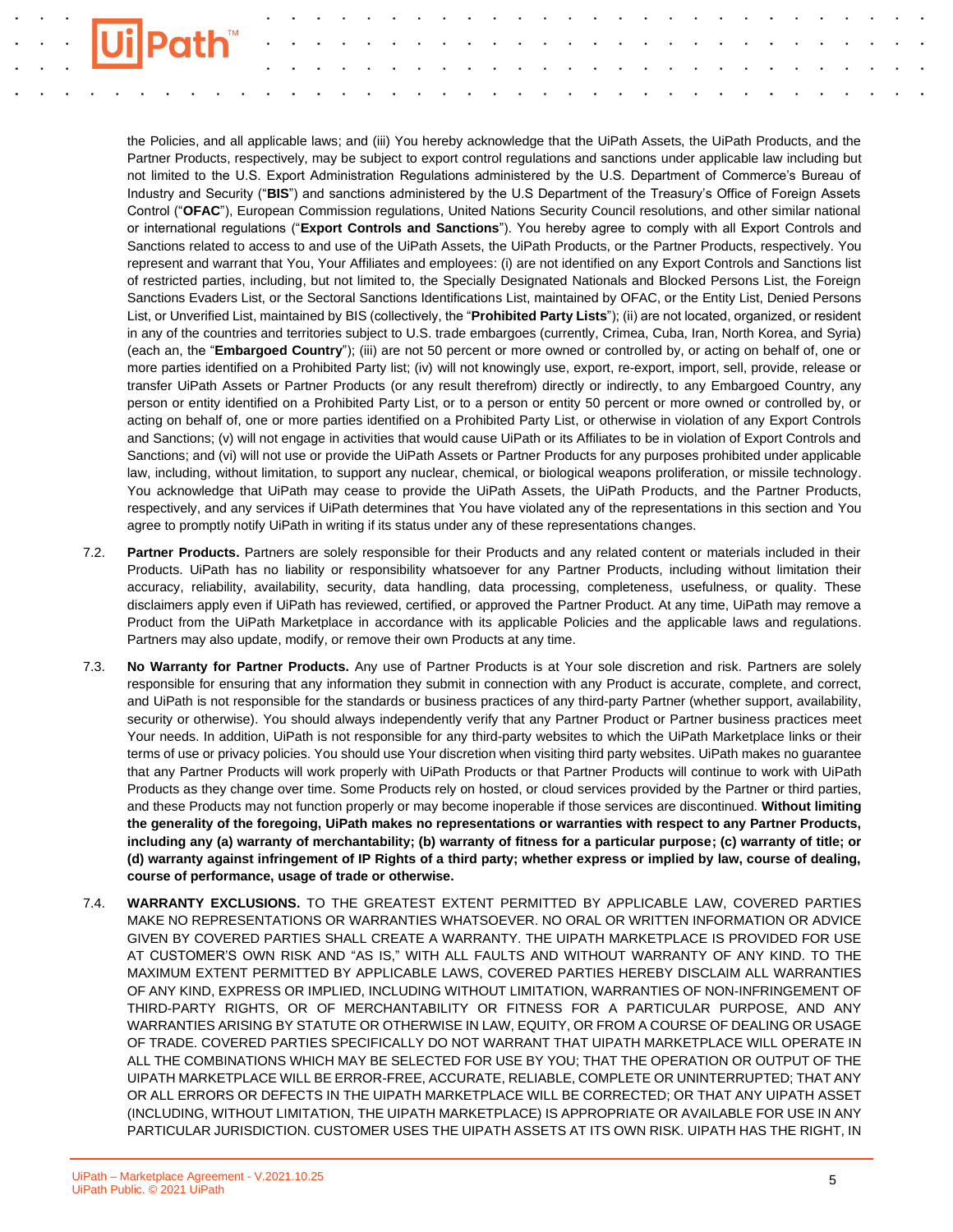ITS SOLE DISCRETION, TO MAKE CHANGES TO, SUSPEND OR DISCONTINUE ANY UIPATH ASSETS (OR ANY PORTION THEREOF) AT ANY TIME. CUSTOMER FURTHER ACKNOWLEDGES THAT UIPATH SHALL HAVE NO OBLIGATION WHATSOEVER TO RELEASE OR OTHERWISE MAKE GENERALLY AVAILABLE, ANY UIPATH ASSETS.

## **8. Indemnification and Limitation of Liability**

- 8.1. **Indemnification.** You will indemnify, defend the Covered Parties and hold them harmless from any and all claims made by third parties, and any related damages, expenses, losses or costs (including reasonable attorney fees, court costs and costs to seek indemnification) arising directly out of Your violation of this Agreement, the applicable Partner Product Terms or UiPath Product Terms, Your violation of any rights of a third party, or any content You submit to or publish on the UiPath Marketplace, including Your Feedback. You may not settle any such claim without UiPath's prior written consent.
- 8.2. **DAMAGES EXCLUSION.** EXCEPT TO THE EXTENT PROHIBITED BY APPLICABLE LAWS AND EXCEPT FOR ACTS OF FRAUD OR WILLFUL MISCONDUCT, COVERED PARTIES WILL NOT BE LIABLE TO YOU OR ANY THIRD PARTY FOR ANY SPECIAL, INDIRECT, MORAL, CONSEQUENTIAL, INCIDENTAL, PUNITIVE, OR EXEMPLARY DAMAGES, THE USE OR INABILITY TO USE THE UIPATH ASSETS, COMPUTER MALFUNCTION OR FAILURE, SERVER DOWN TIME, FAILURE OF THE PRODUCTS OR UIPATH ASSETS TO OPERATE WITH OTHER PROGRAMS, LOSS OF PROFITS, REPUTATION, USE, OR REVENUE, LOSS OR CORRUPTION OF DATA, OR INTERRUPTION OF BUSINESS (WHETHER IN CONTRACT, TORT, STRICT LIABILITY OR OTHER LEGAL OR EQUITABLE THEORY), IRRESPECTIVE OF WHETHER THE COVERED PARTIES HAVE BEEN ADVISED OF THE POSSIBILITY OF SUCH DAMAGE. UNDER NO CIRCUMSTANCES MAY THE COVERED PARTIES BE LIABLE FOR ANY CLAIMS THAT MAY BE ASSERTED, GRANTED OR IMPOSED AGAINST, ARISING FROM, OR IN CONNECTION WITH, THIRD-PARTY SERVICES, OR DATA IMPORTED INTO OR USED IN CONJUNCTION WITH THE UIPATH ASSETS AND/OR PARTNER PRODUCTS.
- 8.3. **LIABILITY CAP.** EXCEPT TO THE EXTENT PROHIBITED BY APPLICABLE LAWS AND EXCEPT FOR ACTS OF FRAUD OR WILLFUL MISCONDUCT AND EXCEPT FOR THE INDEMNIFICATION OBLIGATIONS HEREUNDER, THE MAXIMUM AGGREGATE LIABILITY OF EACH PARTY FOR ALL CLAIMS (INDIVIDUALLY AND TOGETHER) UNDER, OR RELATING TO, THIS AGREEMENT WILL NOT EXCEED THE HIGHER OF (I) USD 100 (ONE HUNDRED DOLLARS) OR (II) THE AMOUNT AWARDED IN A FINAL DECISION BY THE COMPETENT COURT OF LAW (INCLUDING REASONABLE ATTORNEYS' FEES). THIS LIMITATION APPLIES WHETHER THE CLAIM ARISES FROM CONTRACT, NON-CONFORMITY OR TORT AND REGARDLESS OF THE THEORY OF LIABILITY.
- 8.4. **Disclaimers and Limitations of Liability for UiPath Products.** The following sections in this Agreement: Warranty Exclusions, Damages Exclusion, and Liability Cap apply to Your use of the Marketplace only and do not alter or limit the disclaimers or limitations of liability or any rights You have in respect of any for UiPath Products or Partner Products, as set out in the UiPath Product Terms or in the Partner Product Terms (as applicable), which continue to fully apply.
- 8.5. **Basis of Bargain; Failure of Essential Purpose.** UiPath entered into this Agreement by relying on the limitations of liability, disclaimers of warranty and other provisions relating to allocation of risk herein, and You agree that such provisions are an essential basis of the bargain between the Parties. You agree that the waivers and limitations specified in this section apply only to the extent permitted under the applicable law, regardless of the form of action, whether in contract, tort (including negligence), strict liability or otherwise, irrespective of whether the other Party has been advised of the possibility of such damage might incur, will not limit payment obligations under this Agreement, and will survive and apply even if any limited remedy specified in this Agreement is found to have failed of its essential purpose.
- 8.6. **UiPath Affiliates and Contractors.** You acknowledge and agree that UiPath's Affiliates, contractors and service providers may exercise all rights of UiPath under this Agreement, and that all limitations of liability and disclaimers in this Agreement apply fully to and benefit UiPath's Affiliates.

## **9. Term and Termination**

- 9.1. **Term.** This Agreement is effective as of the Effective Date and will continue for an indefinite period of time, until terminated by either Party as provided herein.
- 9.2. **Termination.** This Agreement may be terminated as follows:
	- 9.2.1. **Termination for Breach**: to the extent permitted by applicable law, either Party may terminate this Agreement immediately on written notice if the other Party is in material breach of the Agreement and fails to cure that breach within 30 days after receipt of written notice of the breach.
	- 9.2.2. **Termination for Convenience**: You may stop using the UiPath Marketplace at any time. You may terminate this Agreement for Your convenience at any time on prior written notice and, upon termination, You must cease use of the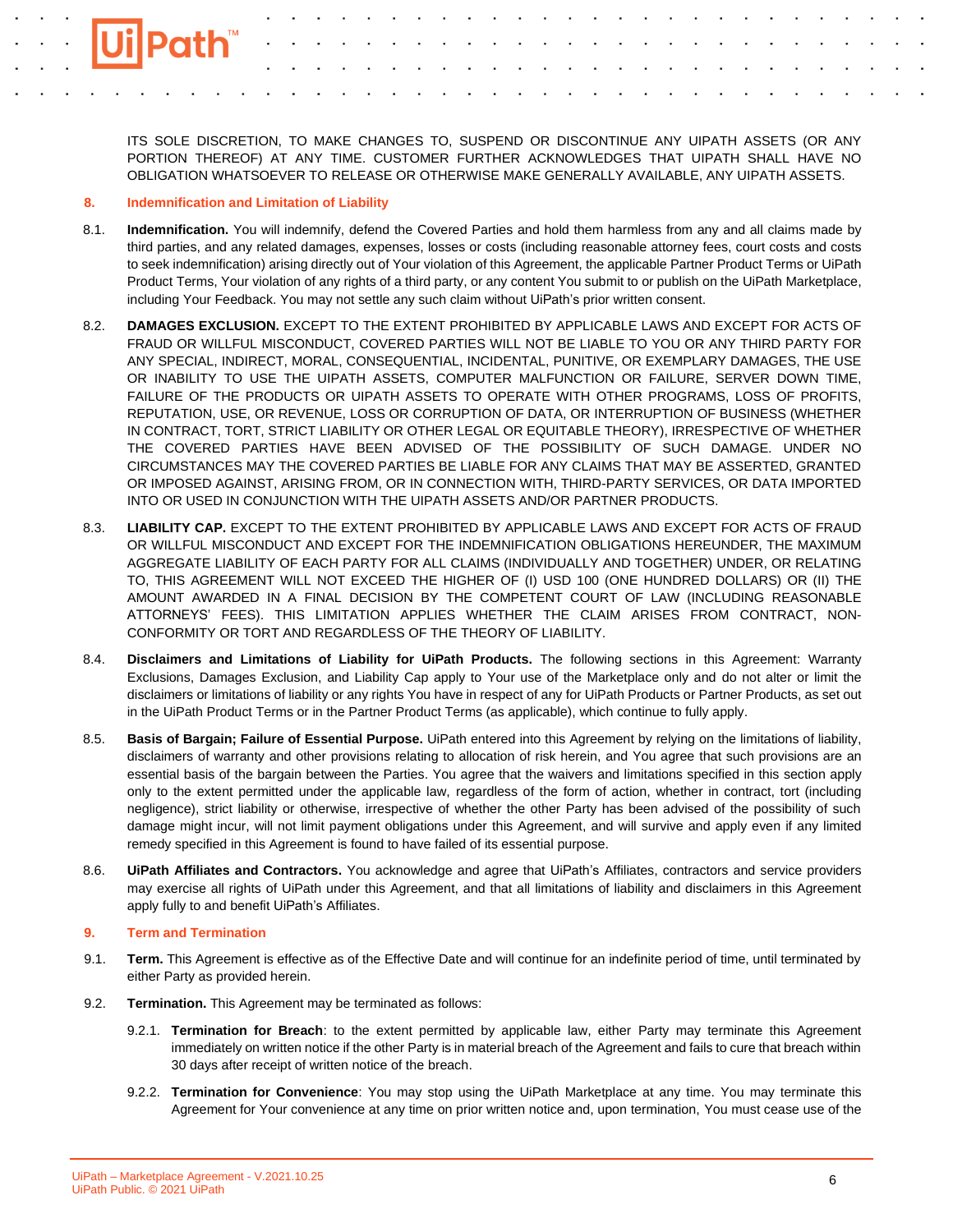UiPath Marketplace. UiPath may terminate this Agreement for its convenience at any time with 30 days' prior written notice to You.

- 9.2.3. **Additional Termination Events**: either Party may terminate this Agreement, immediately upon written notice to the other Party (i) when, due to the applicable law or on account of a regulator's or similar body's decision or ordinance, it becomes unlawful or illegal to it to continue the performance of this Agreement, including but without limitation, due to a violation by either Party of any anti-corruption and anti-bribery laws or Export Controls and Sanctions; or (ii) if such other Party commences or has commenced against them bankruptcy or dissolution proceedings, has a receiver appointed for a substantial part of its assets, or ceases to operate in the ordinary course of business; or (iii) if currency repatriation provisions or other currency restrictions are imposed by any government body which prevent or restrict the ability of Customer to make any net payments to UiPath as required hereunder.
- 9.3. **Effect on Products.** If this Agreement is terminated, then (i) Your rights to use any previously obtained Products will survive in accordance with the applicable Partner Product Terms or UiPath Product Terms; and (ii) Your rights and access to the UiPath Marketplace will terminate, unless otherwise described in this Agreement.

## **10. Governing Law and Dispute Resolution**

- 10.1. **Governing Law.** This Agreement is governed by the laws indicated below, depending on Your headquarters/place of residence, without regard to conflicts of law provisions. The United Nations Convention on Contracts for the International Sale of Goods (CISG) and the Uniform Computer Information Transactions Act (UCITA) do not apply to this Agreement.
- 10.2. **Amicable settlement.** Parties agree, as a prior condition for any claim, to notify the other Party in accordance with this Agreement and to request the amicable settlement of any dispute arising out of or relating to this Agreement within 90 days from the applicable notice. To the maximum extent permitted by applicable law, the Party not complying with this section, will cover, as applicable, the litigation of arbitration costs of the other Party, irrespective of the outcome.
- 10.3. **Arbitration in North America**. Subject to amicable settlement, any disputes with You in North America shall be exclusively and finally settled by arbitration in English, in accordance with the Commercial Arbitration Rules of the American Arbitration Association. The award will be in accordance with the Governing Law and state the reasons upon which it is based. However, either Party may seek injunctive relief from a court of competent jurisdiction to prevent irreparable harm or to enjoin any intellectual property rights misuse.
- 10.4. **Venue.** Parties hereby accept the exclusive jurisdiction of the competent courts of the Venue indicated below and irrevocably waive any objection and defence (including, any defence of an inconvenient forum) which either may have to the bringing or maintenance of any such claim. **THE PARTIES KNOWINGLY, VOLUNTARILY AND INTENTIONALLY WAIVE ANY RIGHT THEY MAY HAVE TO TRIAL BY JURY IN ANY CLAIM UNDER OR IN CONNECTION WITH THESE TERMS.**

| You                                                                                       | <b>UiPath Entity</b>                                                                                                                           | <b>Governing Law Venue</b> |                                                     |
|-------------------------------------------------------------------------------------------|------------------------------------------------------------------------------------------------------------------------------------------------|----------------------------|-----------------------------------------------------|
| United<br><b>States</b><br>0f<br>America,<br>Canada<br>or<br>Mexico<br>(North<br>America) | UiPath Inc., at 90 Park Avenue, 20th floor, 10016<br>New York, New York, United States                                                         | New York law               | New York, State<br>York.<br>New<br>οf<br><b>USA</b> |
| Rest of the world                                                                         | UiPath SRL, at 4 Vasile Alecsandri Str. and 11 Daniel<br>Constantin Str., Building A, floors 5 and 6, District 1,<br>010639 Bucharest, Romania | Romanian law               | Bucharest.<br>Romania                               |

10.5. **Statute of Limitation**. To the extent not prohibited by the applicable law, any claims in court or arbitration must be filed within 1 (one) year from the date when a right to file was born or after the accrual of the cause of action. Claims filed after the foregoing term will be precluded by this provision and deemed time barred. Notwithstanding the foregoing, Proceedings related to export controls or violation of UiPath's or its Affiliates' IP Rights, or under the applicable consumer laws, may be brought at any time within the applicable statute of limitation provided under the law.

#### **11. General**

11.1. **Entire Agreement and Amendments.** This Agreement constitutes the entire agreement between the Parties with respect to the subject matter of this Agreement, except for any representation made by UiPath which You have relied on in entering into this Agreement and which cannot lawfully be excluded under the applicable consumer laws. UiPath may modify this Agreement at its sole discretion to reflect changes in law or best practice or changes to our policies and processes by posting the revised terms on the Trust Portal, which will be notified to You in advance of such modifications becoming effective. You may be required to click to agree to the modified Agreement in order to continue using the Marketplace, and in any event, You agree that Your continued use of the UiPath Marketplace (including any future Orders) after the effective date of the modifications constitutes Your acceptance of the modified terms. If You do not agree to the revised terms of this Agreement You should stop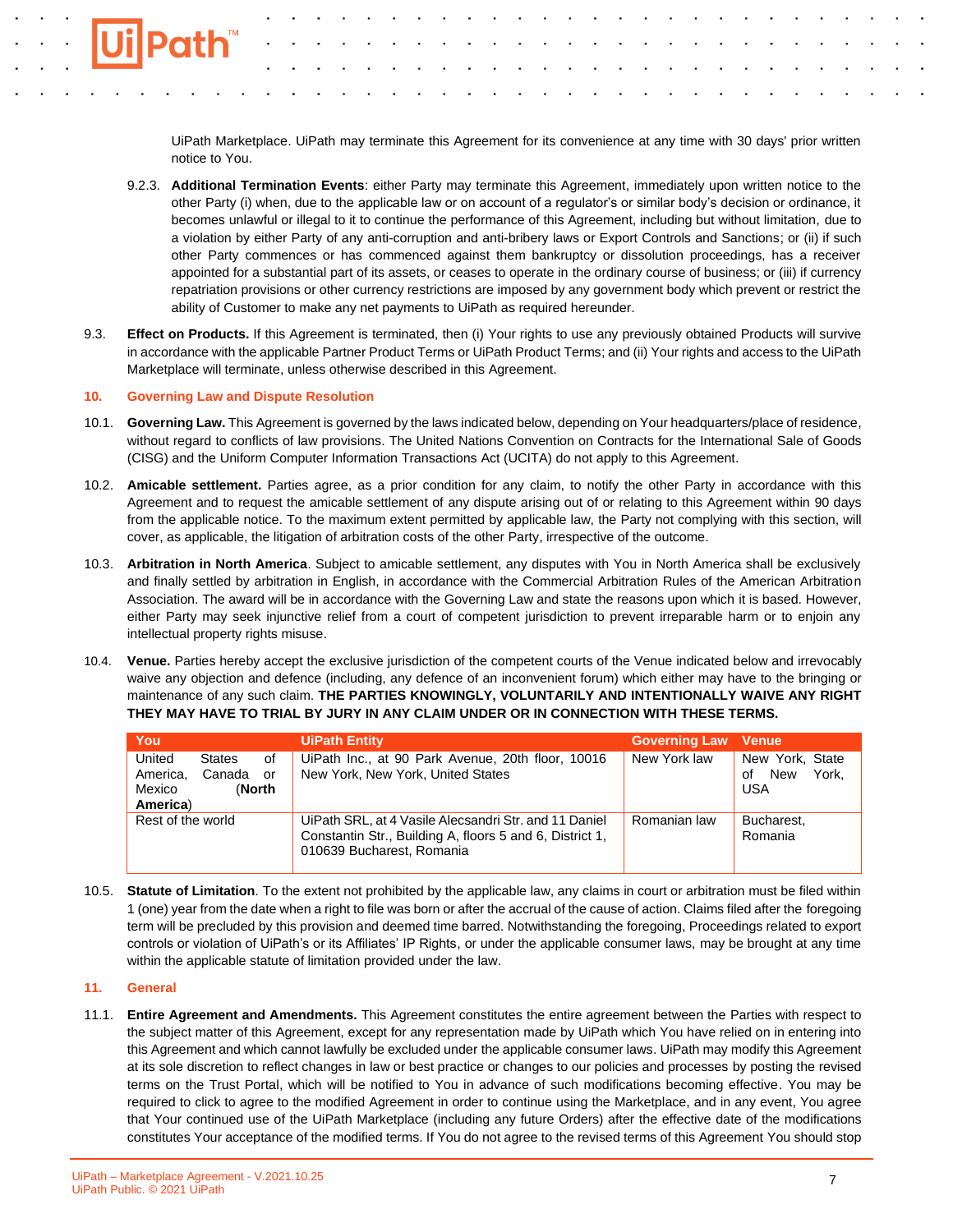using the Marketplace For clarity, the version of this Agreement in place at the time of Your Order will apply for purposes of that Order. Except as provided in this section, all changes or amendments to this Agreement require the Parties' written agreement.

- 11.2. **NON-STANDARD CLAUSES.** YOU EXPRESSLY ACKNOWLEDGE AND AGREE THAT YOU HAVE READ, UNDERSTOOD, AND ACCEPTED THE PROVISIONS OF THE FOLLOWING CLAUSES IN THIS AGREEMENT: REPRESENTATIONS AND WARRANTY DISCLAIMERS; INDEMNIFICATION AND LIMITATION OF LIABILITY; TERM AND TERMINATION; GOVERNING LAW AND DISPUTE RESOLUTION.
- 11.3. **Confidentiality**. All information disclosed by UiPath that is marked as confidential or proprietary or that You should reasonably understand to be confidential or proprietary is confidential information ("**CI**"). CI includes non-public aspects of the UiPath Marketplace and UiPath Products; non-public aspects of Partner applications listed in the Marketplace to which You obtain access as a result of the relationship between You and UiPath under this Agreement; and non-public technology, technical information and product plans to which You obtain access as a result of the relationship between You and UiPath under this agreement. CI shall not include any information that: (i) is or becomes generally known to the public; (ii) was known to You before its disclosure hereunder; or (iii) is received from a third party, in each case without breach of an obligation owed to UiPath or anyone else. You will treat the CI with no less than reasonable care and will not use or disclose CI to anyone, except to Your Authorized Users, advisors or consultants, who need to know the CI for the purposes of this Agreement and are bound by confidentiality obligations at least as restrictive as in this section. If You are compelled by law to disclose CI, You must provide UiPath with prior notice of such compelled disclosure (to the extent legally permitted) and reasonable assistance, at UiPath's cost, if UiPath wishes to contest the disclosure.
- 11.4. **Force Majeure.** Neither Party is liable for failure to perform its obligations under this Agreement to the extent delayed, prevented, restricted or interfered with as a result of any causes beyond its reasonable control, including acts of God, terrorism, labour action, fire, flood, earthquake, failure of third-party providers, denial of service attacks, malicious conduct, utility failures, power outages, governmental acts, orders, or restrictions.
- 11.5. **No Agency.** Nothing in this Agreement or any Order is intended to, or shall be deemed to, make UiPath Your agent, or authorize UiPath to make or enter into any commitments for You or on Your behalf. Each Party shall bear all of its own costs and expenses incurred in performing its obligations under this Agreement.
- 11.6. **No Third-Party Beneficiaries.** Unless otherwise expressly provided, no provisions of this Agreement are intended or shall be construed to confer upon, or give to, any third party, any rights, remedies or other benefits under or by reason of this Agreement. For clarity, rights established for the benefit of UiPath in this Agreement, will also be conferred upon UiPath's Affiliates.
- 11.7. **Assignment.** You may not assign or transfer Your rights or obligations under this Agreement. UiPath may freely assign, transfer and delegate its rights and obligations under this Agreement.
- 11.8. **Change of Control.** Customer must notify UiPath within thirty (30) days prior to it or its Affiliate (i) being acquired by, selling substantially all of its assets to, merging with, or changing its Control in favor of, a direct competitor of UiPath, or (ii) changing its main object of activity into a business competing UiPath or UiPath Products. UiPath may terminate this Agreement by written notice within maximum 30 (thirty) days as of the date of the change of control notice. Upon termination of this Agreement, You may no longer use the Marketplace.
- 11.9. **Reporting Violations.** If You believe that any content in the UiPath Marketplace violates Your rights, You may submit a claim with UiPath in accordance with the applicable Policies available on the Trust Portal.
- 11.10. **Notices.** Unless otherwise provided herein, notices under this Agreement must be sent by e-mail, with a subject describing the subject matter contained in the email, to the addresses listed below (or addresses notified in writing by the Parties) and will be effective on the next business day after being sent.

| <b>Matter</b> | <b>To UiPath</b>                                                        | <b>To Customer</b>                                           |  |
|---------------|-------------------------------------------------------------------------|--------------------------------------------------------------|--|
| Privacy       | privacy@uipath.com                                                      | To the address(es) provided when accepting<br>this Agreement |  |
|               | Complaints regarding the UiPath https://marketplace.uipath.com/contact- |                                                              |  |
| Marketplace   | us                                                                      |                                                              |  |
| All other     | contractnotice@uipath.com                                               |                                                              |  |

- 11.11. **Publicity.** To the extent You are a non-consumer, You authorize UiPath to publicly identify You as a customer and include Your name, Trademarks, and logo in the Marketplace, on UiPath's website and in other promotional and marketing materials.
- 11.12. **Waiver and Reservation of Rights.** Any waiver hereof will be effective only if made in writing and signed by all Parties. Failure to exercise, or delay in exercising, any right, power or remedy under this Agreement will not operate as a waiver, and any single or partial exercise of any right or remedy will not prevent any further exercise of the same or other right or remedy. A waiver of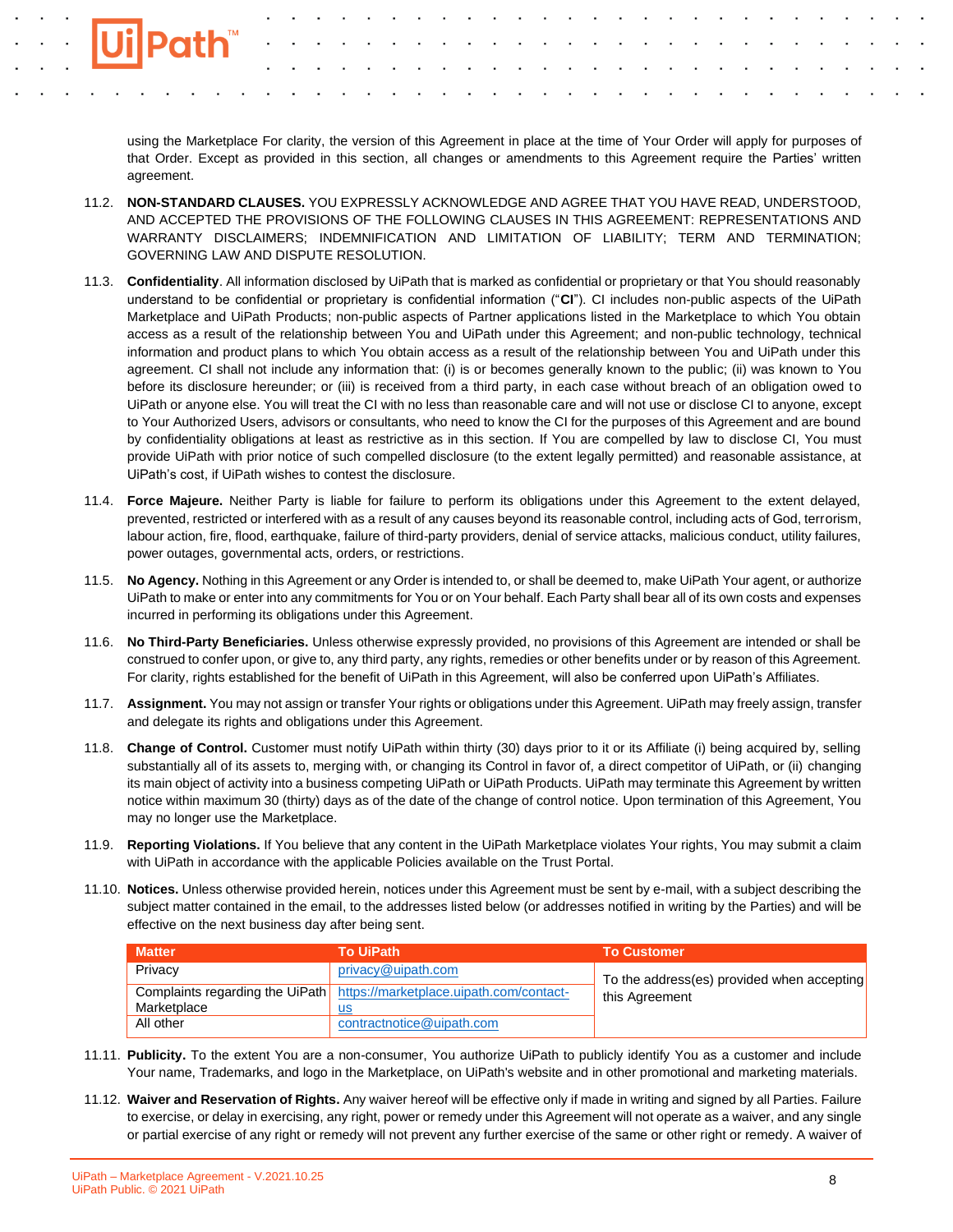a breach of this Agreement will not be deemed to be a waiver of a subsequent breach. Products are provided on a license or subscription basis, not sold, and You do not acquire any ownership rights in the UiPath Assets, the UiPath Products, or the Partner Products. UiPath reserves all rights not expressly granted under this Agreement. Rights and remedies prescribed in this Agreement are cumulative and not exclusive of any others provided by law.

- 11.13. **Interpretation.** If any provision of this Agreement is held invalid by a court with jurisdiction over the parties to this Agreement, such provision will be deemed to be restated to reflect as close as possible the original intentions of the parties in accordance with applicable law, and the remainder of this Agreement will remain in full force and effect. UiPath's failure to enforce any provision of this Agreement will not constitute a waiver of UiPath's rights to subsequently enforce the provision. In this Agreement, headings are for convenience only and terms such as "including" are to be construed without limitation.
- 11.14. **Applicable Language.** This Agreement is made in the English language only, which language will be controlling in all respects, and all versions hereof in any other language will not be binding on the Parties hereto. All communications and notices to be made or given pursuant to this Agreement and any dispute resolution (including, but not limited to, any court proceeding, legal notices, motions, discovery, etc.) will be in the English language only.
- 11.15. **Counterparts**. This Agreement may be executed in two or more counterparts or electronically, and each of the counterparts or electronic copies will be deemed an original and together will constitute one and the same instrument.
- 11.16. **Survival.** The following sections will survive any termination or expiration of this Agreement, in addition to any other provisions that, by their content, are intended to survive the performance, non-renewal or termination of the Agreement (whether or not expressly stated): UiPath Products (if applicable for continued use of UiPath Products), Data Collection and Sharing, Representations and Warranty Disclaimers, Indemnification and Limitation of Liability, Term and Termination, Governing Law and Dispute Resolution, General.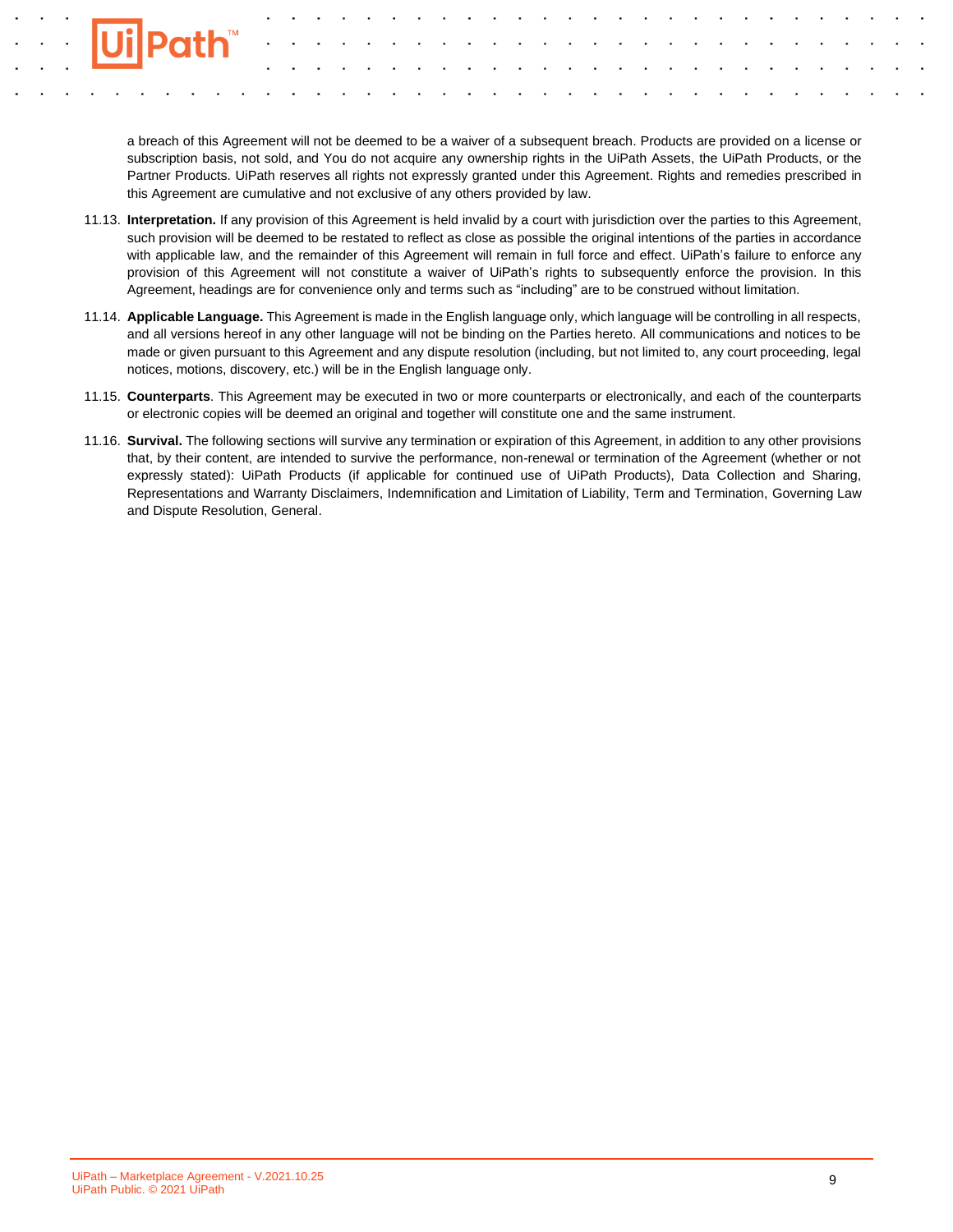# **Exhibit A. Standard Free Partner Product Terms**

The following language shall constitute the Standard Free Partner Product Terms referenced in the Agreement. The Standard Free Partner Product Terms shall apply if the Partner does not make available any Partner Product Terms: (a) adequate for the trial period of paid Partner Products; and (b) to any free Partner Products listed by Partner on the Marketplace:

THIS PRODUCT IS PROVIDED BY THE COPYRIGHT HOLDERS AND CONTRIBUTORS "AS IS" AND ANY EXPRESS OR IMPLIED WARRANTIES, INCLUDING, BUT NOT LIMITED TO, THE IMPLIED WARRANTIES OF MERCHANTABILITY AND FITNESS FOR A PARTICULAR PURPOSE ARE DISCLAIMED. IN NO EVENT SHALL THE COPYRIGHT HOLDERS OR CONTRIBUTORS BE LIABLE FOR ANY DIRECT, INDIRECT, INCIDENTAL, SPECIAL, EXEMPLARY, CONSEQUENTIAL OR SIMILAR DAMAGES (INCLUDING, BUT NOT LIMITED TO, PROCUREMENT OF SUBSTITUTE GOODS OR SERVICES; LOSS OF USE, DATA, OR PROFITS; OR BUSINESS INTERRUPTION) HOWEVER CAUSED AND ON ANY THEORY OF LIABILITY, WHETHER IN CONTRACT, STRICT LIABILITY, OR TORT (INCLUDING NEGLIGENCE OR OTHERWISE) ARISING IN ANY WAY OUT OF THE USE OF THIS APPLICATION, EVEN IF ADVISED OF THE POSSIBILITY OF SUCH DAMAGE.

THE COPYRIGHT HOLDERS GRANT YOU A LIMITED, NON-EXCLUSIVE, NON-SUBLICENSABLE, NON-TRANSFERABLE, REVOCABLE, WORLDWIDE RIGHT TO: (A) IF THE PRODUCT IS PROVIDED TO YOU FOR TRIAL PURPOSES, DOWNLOAD, ACCESS, INSTALL AND USE THE PRODUCT IN ACCORDANCE WITH ITS DOCUMENTATION, SOLELY FOR YOUR INTERNAL EVALUATION PURPOSES AND FOR THE PURPOSE OF TESTING THE SUITABILITY OF THE PRODUCT FOR YOUR INTERNAL NEEDS, DURING A TERM OF 30 (THIRTY) DAYS FROM THE DATE YOU FIRST DOWNLOAD, ACCESS, INSTALL OR USE THE PRODUCT; OR (B) IF THE PRODUCT IS PROVIDED TO YOU FREE OF CHARGE, DOWNLOAD, ACCESS, INSTALL AND USE THE PRODUCT IN ACCORDANCE WITH ITS DOCUMENTATION, SOLELY FOR YOUR INTERNAL BUSINESS PURPOSES, FOR A TERM OF 12 (TWELVE) MONTHS FROM THE DATE YOU FIRST DOWNLOAD, ACCESS, INSTALL OR USE THE PRODUCT, TO BE AUTOMATICALLY RENEWED FOR 12 (TWELVE) MONTHS SUCCESSIVE TERMS, UNLESS TERMINATED EARLIER BY THE COPYIRIGHT HOLDERS. UPON TERMINATION OF THE APPLICABLE LICENSE PERIOD, YOU WILL STOP USING THE PRODUCT AND DELETE ALL COPIES OF THE PRODUCT AND ANY ASSOCIATED MATERIALS.